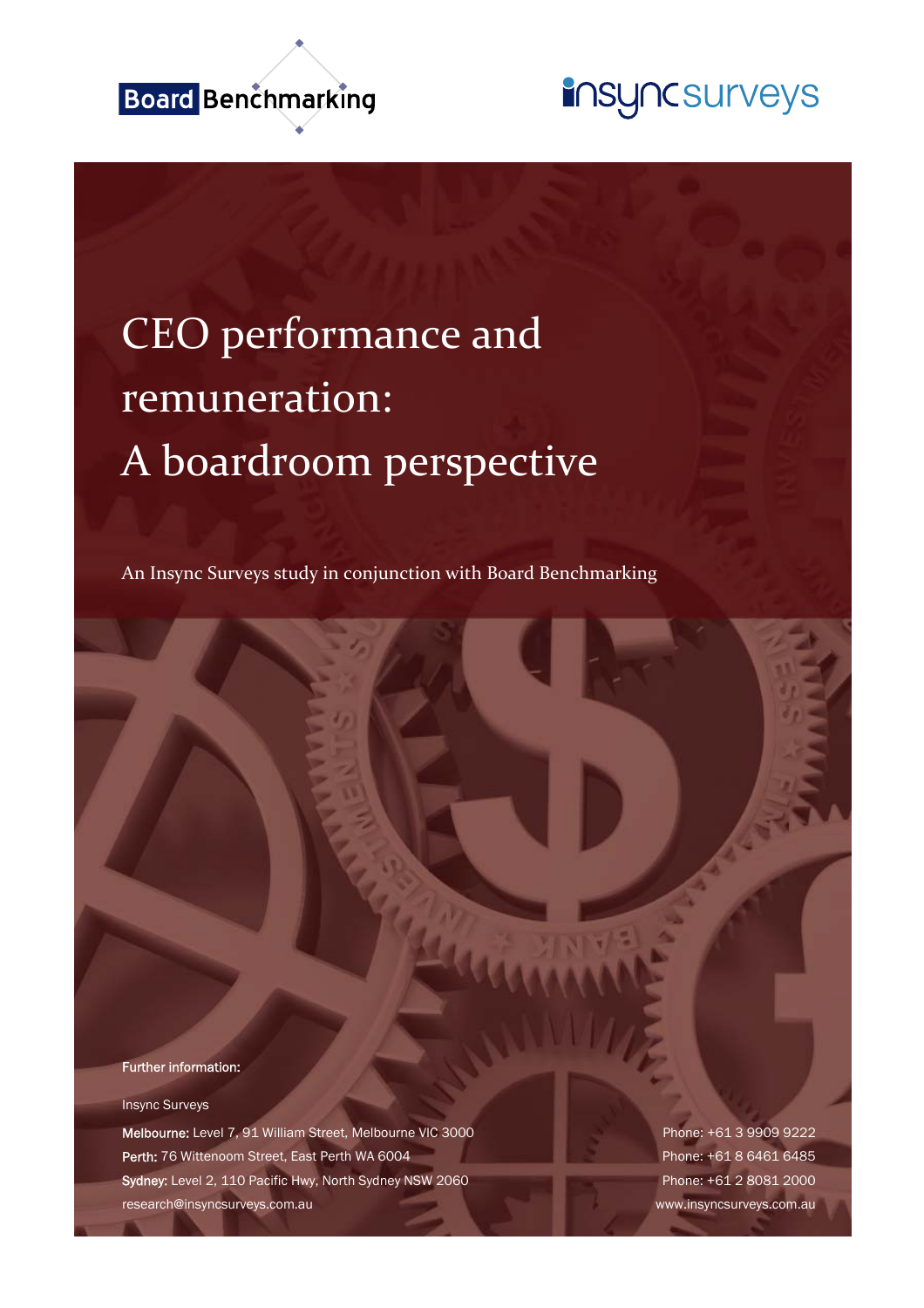### **Contents**

| 2. |  |  |  |
|----|--|--|--|
| 3. |  |  |  |
| 4. |  |  |  |
| 5. |  |  |  |
|    |  |  |  |
|    |  |  |  |

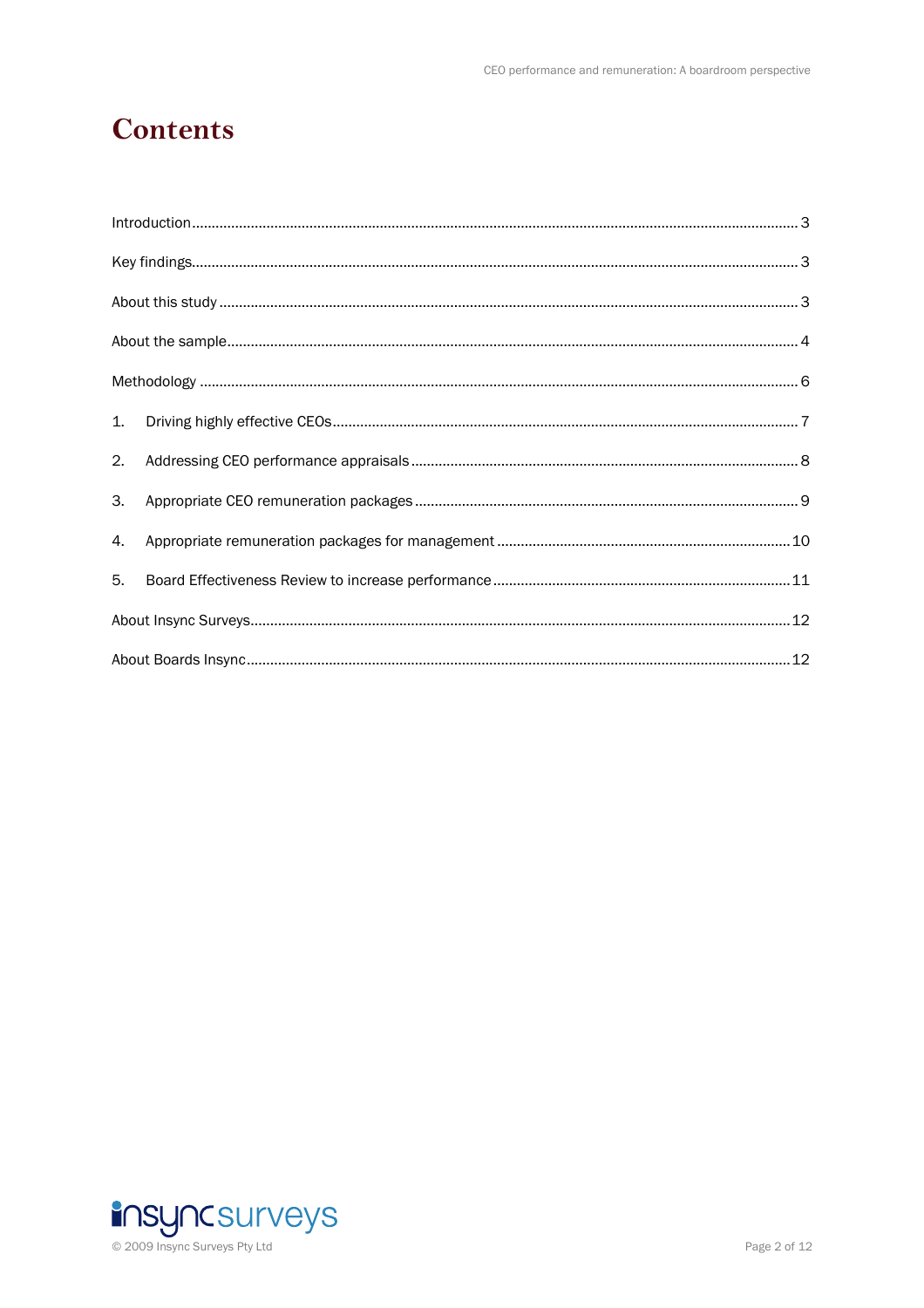### **Introduction**

This is the second in a series of boardroom perspectives based on the views of 625 directors who sit on 79 different Australian and New Zealand boards. It deals with boardroom perspectives on CEO performance and CEO and senior management remuneration.

Remuneration and in particular the bonus packages of CEOs and senior management have been in the spotlight across the globe in recent times. It will probably take some time before the community, shareholders, boards and management get on the same page in terms of what constitutes an appropriate remuneration package. The Global Financial Crisis provides organisations with a good opportunity to recalibrate their thinking. Boards must provide leadership and direction in relation to this very important issue.

### **Key findings**

The overall findings in this study are disappointing. Boards seem to have a long way to go in ensuring remuneration packages are appropriate and setting high standards of organisation performance. Specifically this study has found that:

- positively, 71% of directors say their CEO is highly effective; as one of the most important tasks of the board is to select, remunerate, develop, assess and where appropriate, replace the CEO, this is encouraging (page 7)
- **EXECT:** less than half (only 44%) of the 625 directors believe the performance appraisal of their CEO is handled well (page 8)
- only around half consider their CEO's (55%) and senior management's (50%) remuneration packages to be appropriate; boards need to do more to recalibrate the remuneration, including bonus expectations of the CEO and senior management, to ensure they are appropriate and linked to organisation performance (page 9–10)

### **About this study**

This study is the second in a series on board performance. These studies will focus on the views of directors regarding the major areas of the effectiveness of boards, based on Board Benchmarking's WhatWhoHowDo™ Framework.

Insync Surveys is an authorised distribution partner of Board Benchmarking's Board Effectiveness Survey.

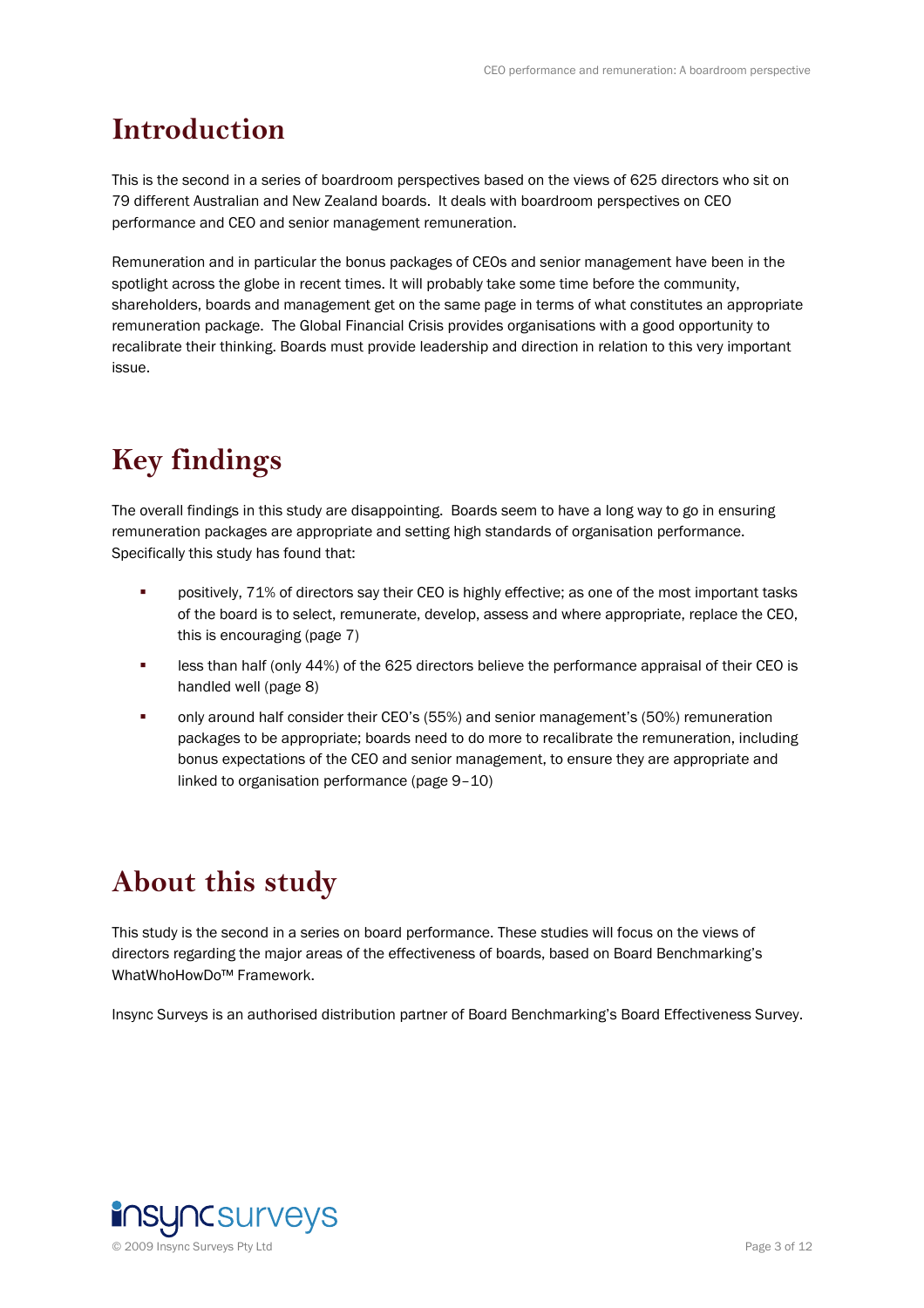### **About the sample**

This study is based on the views of 625 directors who sit on 74 Australian and 5 New Zealand boards. They have responded to 120 hard-hitting, best practice survey statements of Board Benchmarking, formerly Leblanc Diagnostics. The boards included in the study represent a broad cross section of organisations ranging from ASX organisations (including in the top 10), to private companies, associations, not-for-profits and government entities.

The data was gathered between January 2006 and September 2008. The majority of directors in the research sample are males, non-executive directors and with the largest age segment being over 64. The sample is almost evenly split between organisations with a profit versus a not-for-profit motive.

Females are more likely to:

- **be under 45 years of age**
- **be directors in not-for profit organisations**
- **have less experience as a director**

Males are more likely to:

- **be over 64 years of age**
- **•** hold a director position in a corporate organisation
- **have more experience as a director**

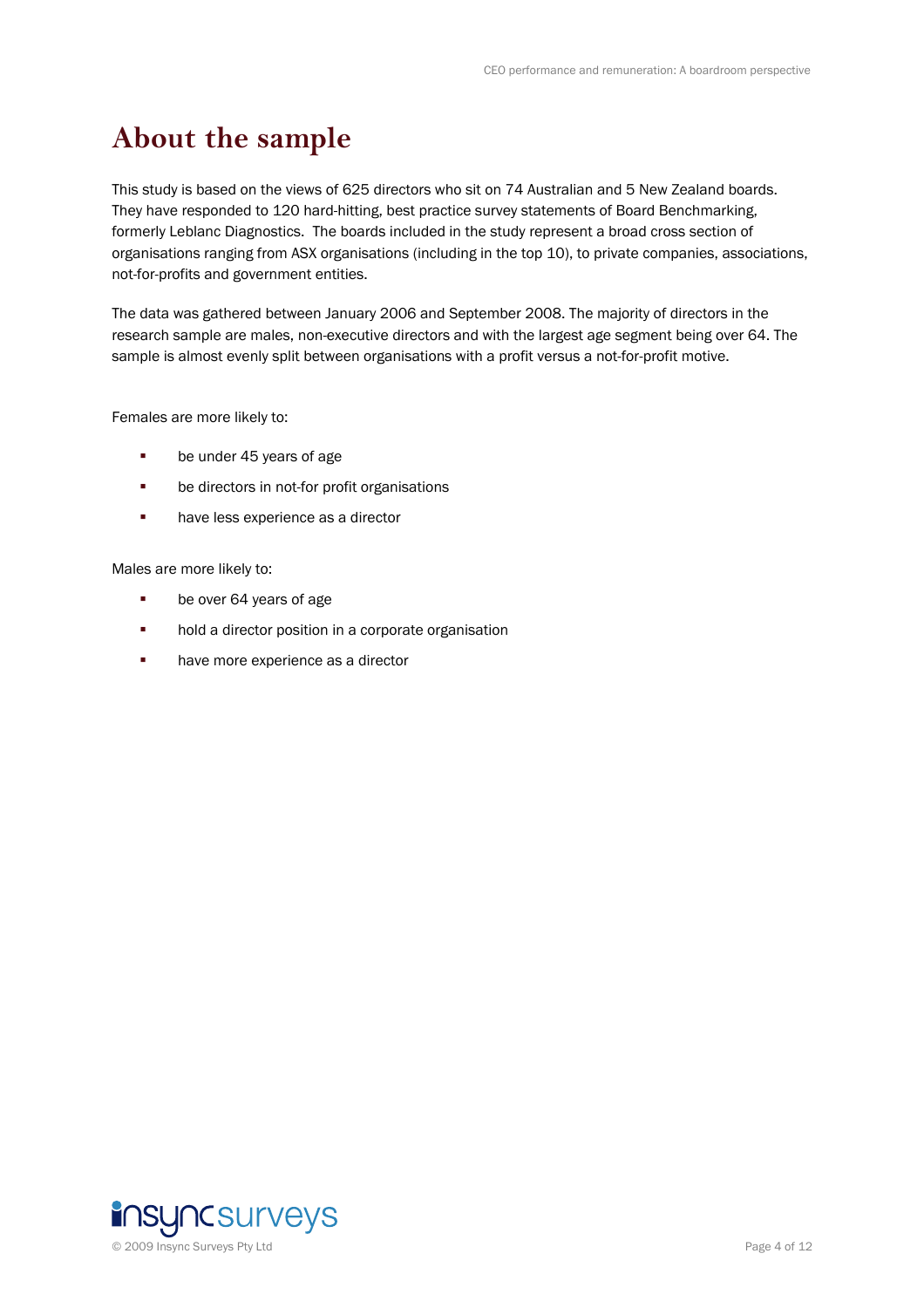

© 2009 Insync Surveys Pty Ltd Page 5 of 12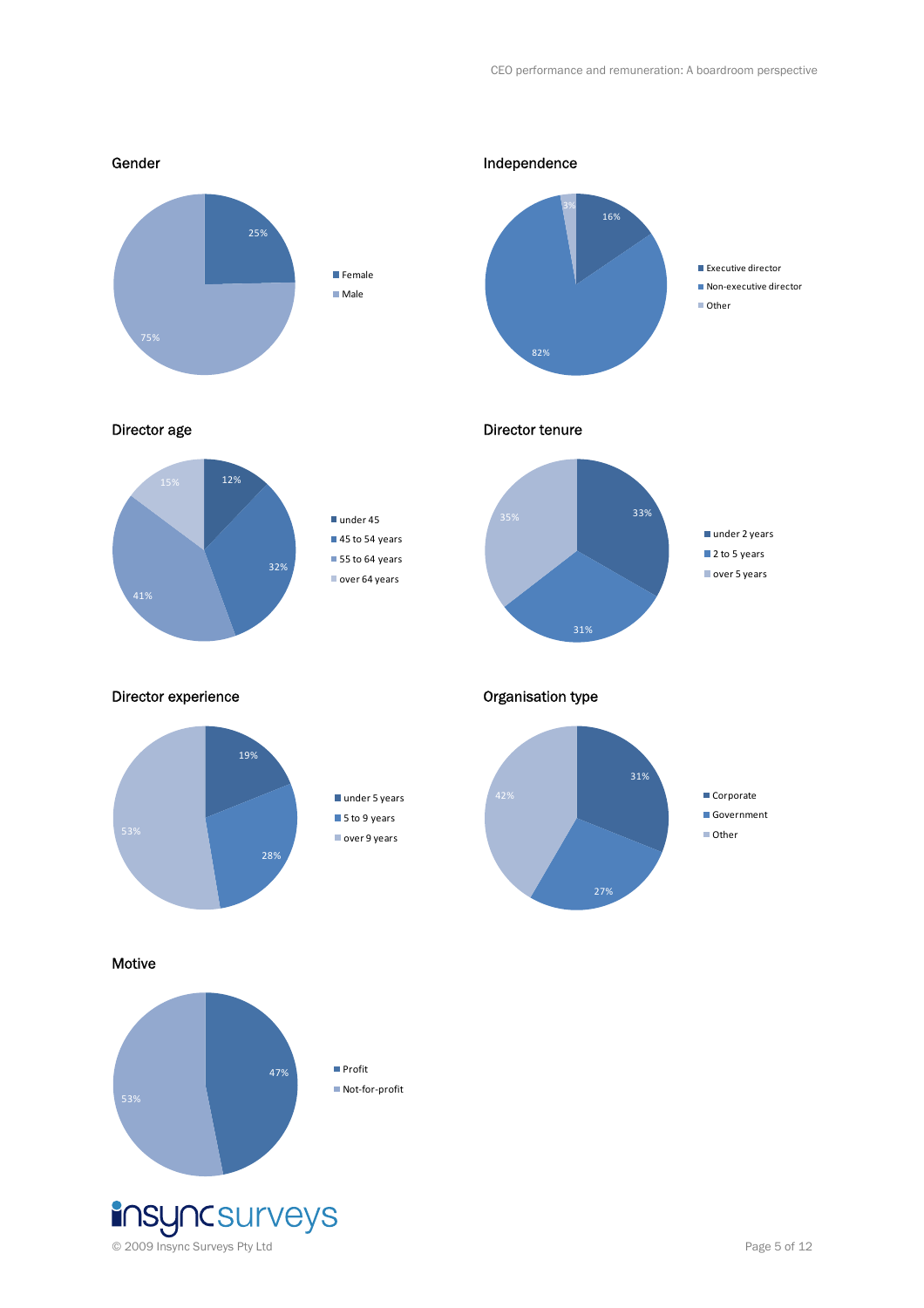### **Methodology**

Data gathered from the self assessment of directors who completed Board Benchmarking's Board Effectiveness Survey have been used as a basis for this study. The survey is based on Board Benchmarking's unique WhatWhoHowDo<sup>™</sup> Framework, as explained at www.boardbenchmarking.com. The Board Effectiveness Survey is used by organisations' boards to highlight areas of strength and areas where improvements can be made. It also acts as a yardstick against which to measure outcomes of improvement initiatives.

The survey has 120 statements measured on a seven point scale where "one" represents strongly disagree and "seven" represents strongly agree. The survey is unobtrusive and is designed to be completed by directors online within 30 minutes.

This study highlights differences among demographic groups. To do this, the seven rating options are aggregated under the titles of "disagree", "neutral" and "agree" as follows:



#### Copyright warning

The survey statements included herein and the contents of this report are strictly subject to copyright. They must not be copied or used, either wholly or in part, without the express written permission of Insync Surveys and Board Benchmarking.

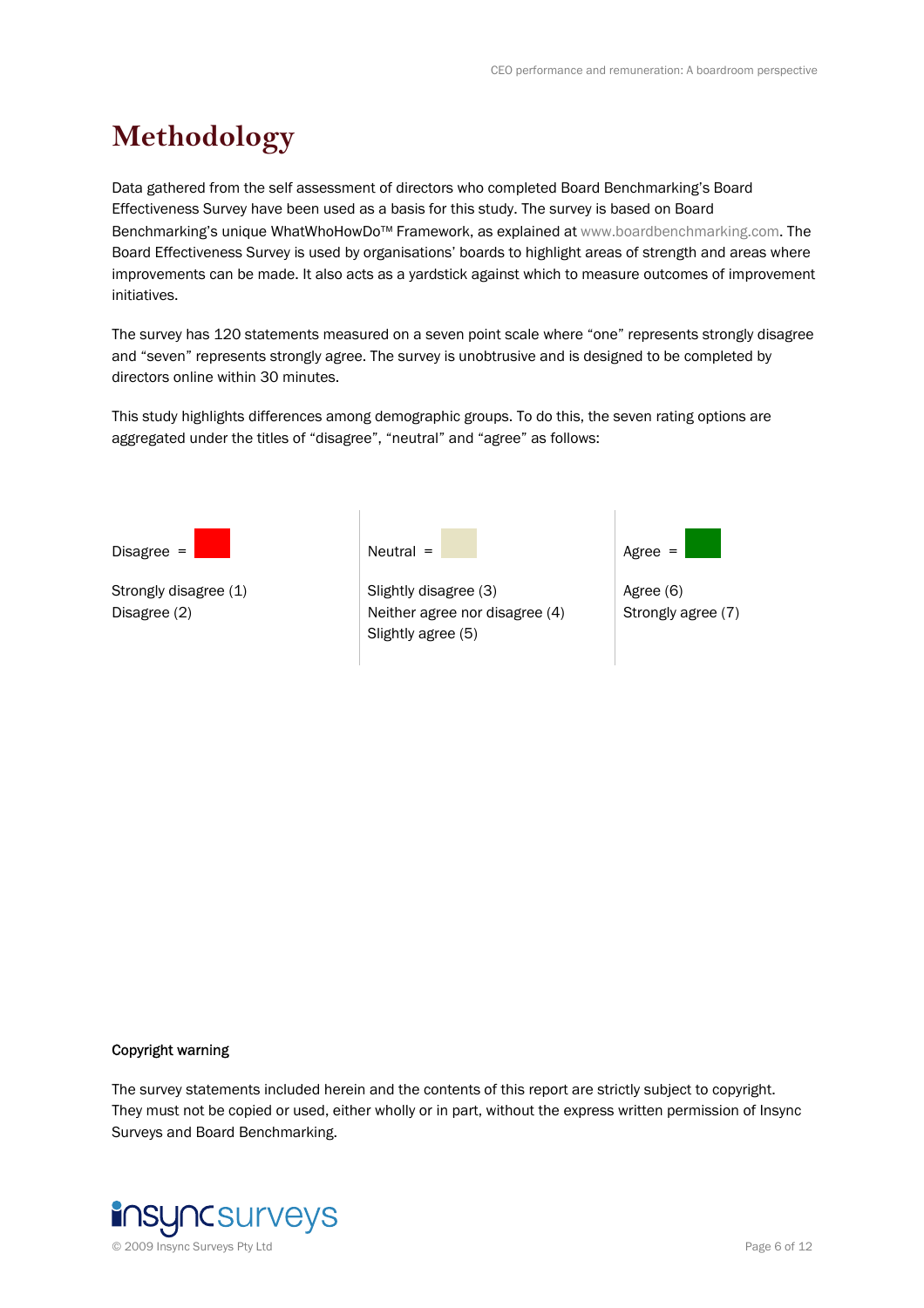### **1. Driving highly effective CEOs**



Response to the survey statement: "Our CEO is highly effective"

Positively, 71% of directors agree that their CEO is highly effective and only 5% of directors disagree with the above statement. The extent of agreement drops away with non-executive directors and directors aged under 45 years.

Most directors would agree that one of the single most important tasks of the board is to select, remunerate, develop, assess and where appropriate, replace the CEO.

The CEO's role is a pivotal one in an organisation, which requires great leadership, vision and execution capability. Boards need to match the skills, experience and attributes of a potential CEO with the strategic needs of the organisation at the relevant time. A CEO who does an outstanding job during a period of high industry growth, won't necessarily be the right CEO for a period of sustained industry contraction.

Directors who have a view that the organisation's CEO is not effective, need to voice their concerns and ensure that appropriate action is taken. Many directors confide that in the small number of circumstances where their CEO was ineffective, their board probably acted too slowly to replace such person. Proactive succession planning can assist with this. Regular formal CEO appraisal is also critical (see the next research finding).

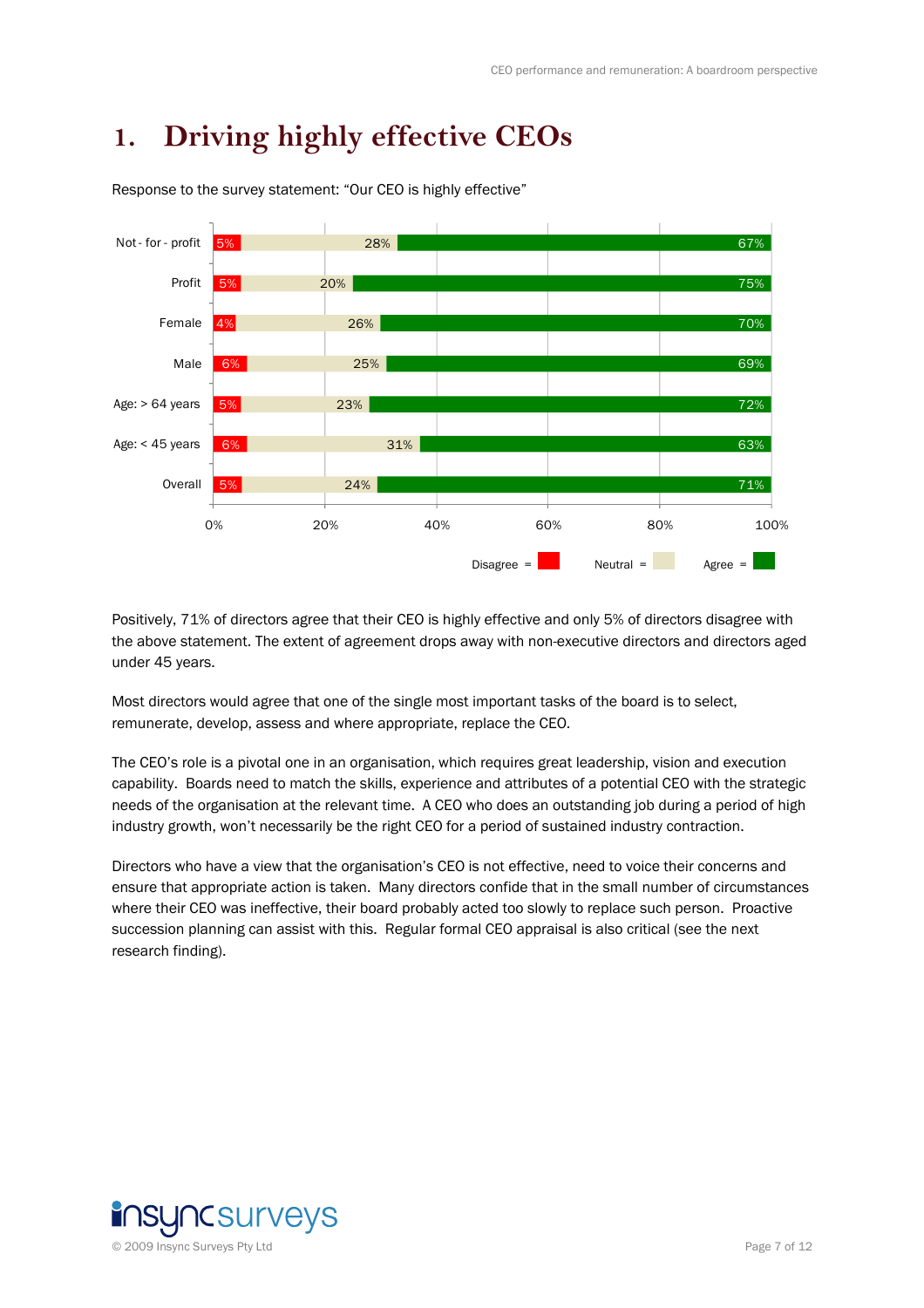### **2. Addressing CEO performance appraisals**



Response to the survey statement: "The performance appraisal of our CEO is handled well"

This is one of the more disappointing results in this study, with only 44% of directors agreeing that the performance appraisal of the CEO is handled well and 10% actually disagreeing. This is an area where significant benefit can be gained by boards appropriately addressing such deficiency, as most CEOs appreciate and benefit from a constructive, transparent and thorough performance appraisal process.

Only 37% of directors aged under 45 years agree that the CEO's performance appraisal is handled well, whereas 54% of directors aged over 64 years have that view; again showing younger directors are more critical. A large number of directors, 13%, aged under 45 years disagree that the CEO's performance is handled well, whereas only 5% of directors over 64 years have the same view. This could be partly explained by the fact that younger directors have grown up during a period of more rigorous performance appraisals not only of CEOs, but of senior management and all employees. It could also be the result of many CEO appraisals being undertaken exclusively by the chairman, the remuneration committee or sometimes by an "inner-cabinet" of the board, without appropriate feedback to the other directors.

A CEO performance appraisal that is handled well will:

- be constructive with a view to the CEO's ongoing development
- include an appropriate comparison of actual CEO and organisation performance against predetermined performance criteria
- **•** be based on an agreed process and timing and be well documented
- **EXECUTE:** include appropriate input from and feedback to all non-executive directors.

It is particularly important that an appropriate performance appraisal and an appropriate and transparent performance management process, with very clear and agreed accountabilities, be conducted of a poorly performing CEO.

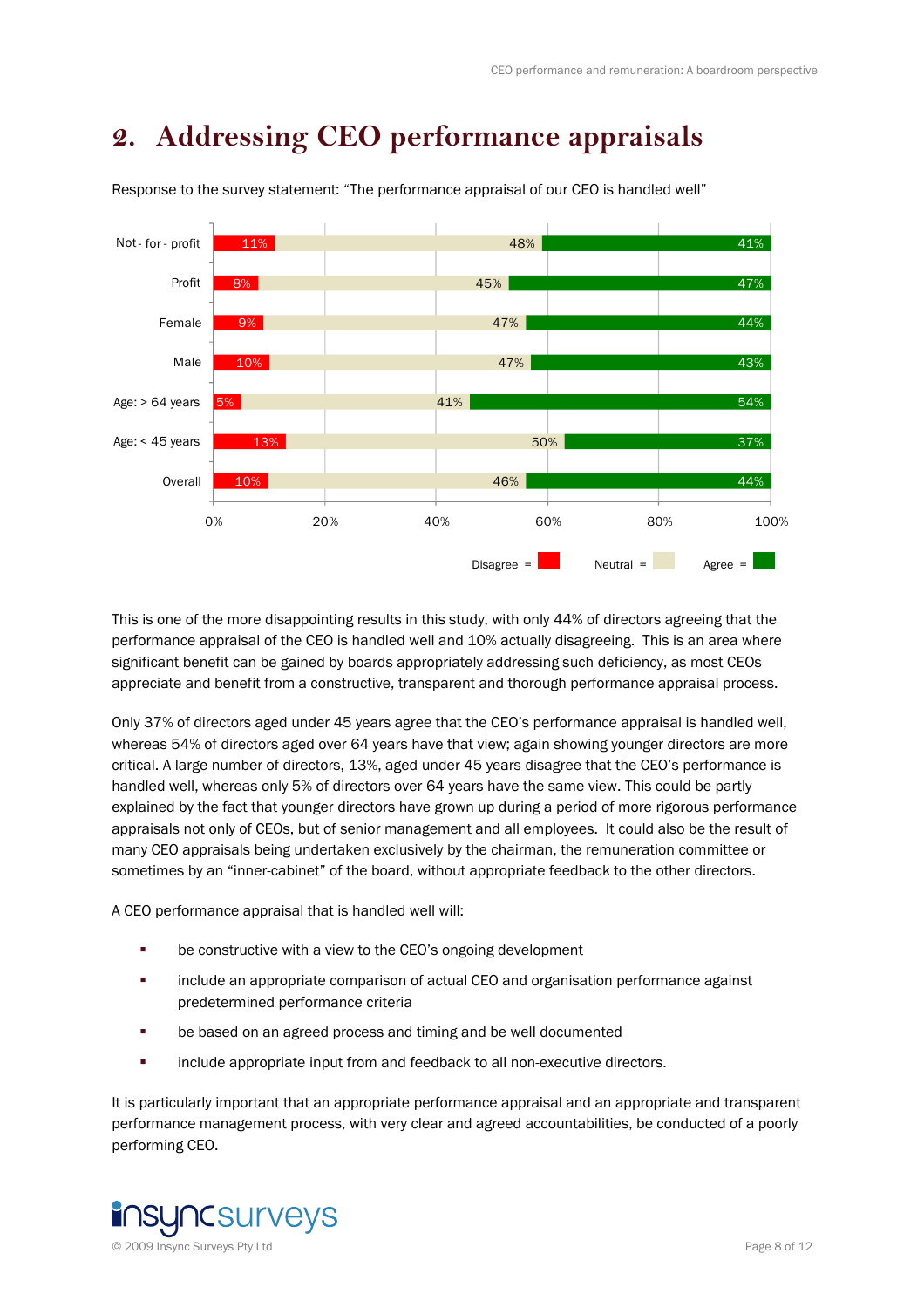### **3. Appropriate CEO remuneration packages**



Response to the survey statement: "Our CEO's remuneration package is appropriate"

As boards are responsible for approving their CEO's remuneration package (often based on a recommendation of a remuneration committee), it is of significant concern to note that only 55% of directors agree that their CEO's remuneration package is appropriate, with 36% being neutral and 9% actually disagreeing.

The remuneration packages of CEOs and particularly the bonuses paid to CEOs of high profile organisations across the globe have been in the spotlight in recent times. There is a growing community and shareholder view that some CEO salaries, bonuses and termination payments are excessive.

The Global Financial Crisis has also highlighted the fact that many organisations across the globe have had an excessive focus on the achievement of short term objectives and incentives with insufficient regard to long term risks and sustainable returns.

Governments and regulators across the globe have foreshadowed the possibility of limiting salary packages and termination payments and in some cases, tying such to an organisation's risk profile and capital adequacy. The Australian Government has already moved to limit termination payments to executives to one year's base remuneration without shareholder approval. There has also been considerable debate regarding the merits of the non-binding vote on the Remuneration Report versus a binding shareholder vote on executive remuneration.

The Australian Institute of Company Directors ("AICD") called on boards in February, 2009 to critically assess their approach to executive remuneration. Directors are encouraged by the AICD to use the current changed market circumstances to rethink senior executive remuneration. This includes appropriately "stress testing" proposed incentive arrangements to ensure they work appropriately in different economic and market circumstances.

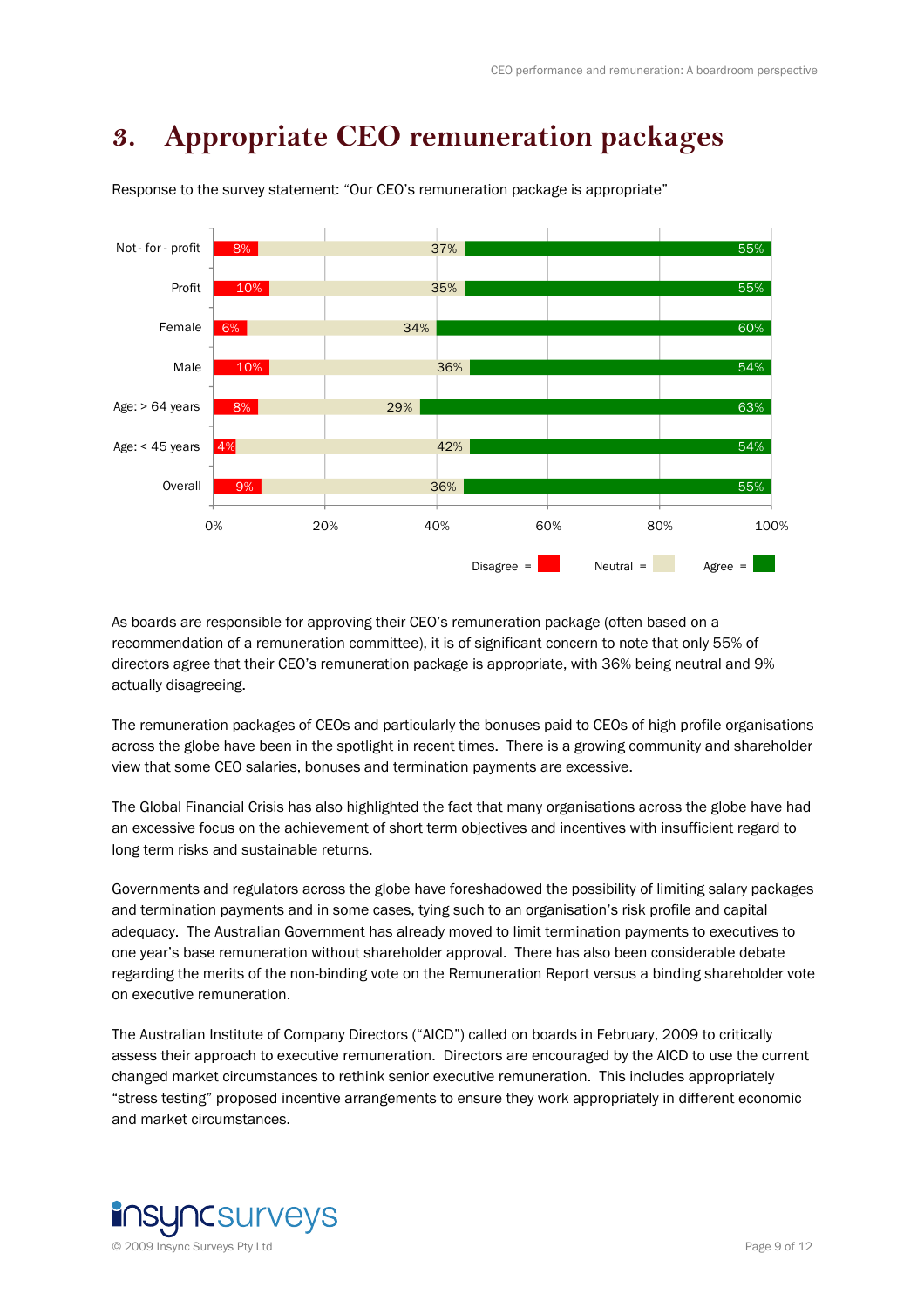### **4. Appropriate remuneration packages for management**

Response to the survey statement: "The remuneration packages of our management (other than our CEO) are appropriate"



As with section 3, there is a similar low level of agreement (50%) that the remuneration packages of management are appropriate, with 6% of directors having the view that such remuneration packages are not appropriate. This is another disappointing and contentious result.

Boards need to understand how the pay of their CEO and senior management team is linked to individual and organisation performance and ensure that total remuneration packages, including any performance bonuses, are appropriate in all possible circumstances, including in very high, medium and very low levels of organisation performance.

An appropriate balance also needs to be achieved between short and long term incentives, so that inappropriate risk-taking is discouraged and long term enhancement of shareholder value is appropriately considered.

It is the board, whether through a remuneration committee or otherwise, that is responsible for the pay levels and pay structures that apply to senior management. While the board will set the CEO's salary package, the CEO will often set the salary packages of the organisation's senior management within a framework of pay levels and structures that are agreed by the board.

The pay culture that built up in many organisations during the recent sustained period of economic growth often treated a performance bonus as a right and as a part of normal remuneration. The Global Financial Crisis has had a silver lining in terms of switching the focus from short-term returns to longer-term value creation. This has given organisations and boards the opportunity of recalibrating expectations of CEOs and senior management by ensuring bonuses are not seen as a right, but something that is earned as a result of outstanding performance that adds organisational value over the long term.

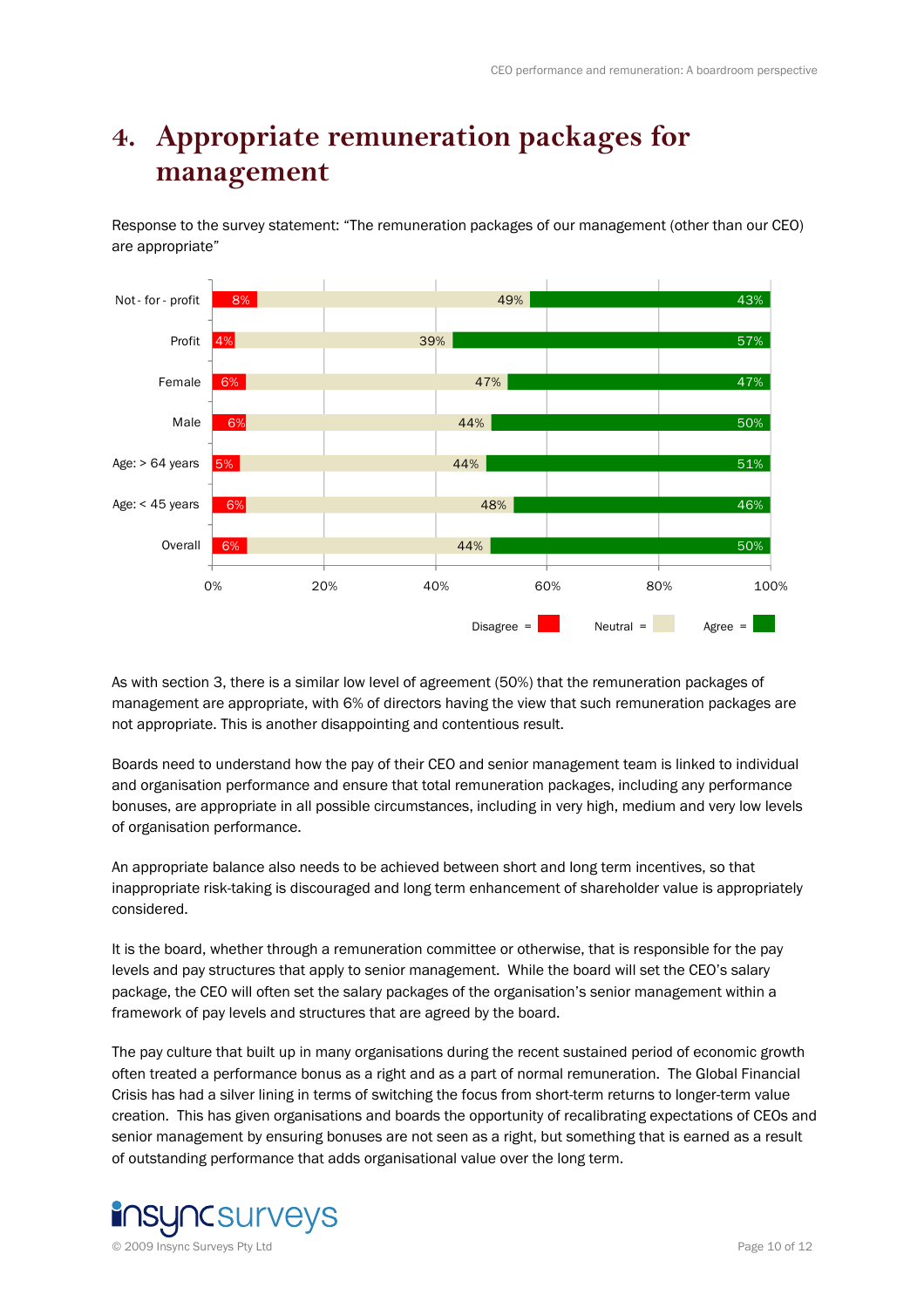### **5. Board Effectiveness Review to increase performance**

It is important that boards ensure they have an effective CEO, pay the CEO and senior management appropriately, encourage a strong culture of organisational performance and act appropriately when performance measures are not met.

The oversight of the CEO and organisational performance is a core board function – a function that periodically needs to be evaluated to ensure that the board is performing that, and other key functions, effectively.

Most people understand the importance of a regular health check to determine whether they have any risks to their health and if they are operating at their optimal capacity. Even if there are no obvious signs of illhealth, most people after a certain age ensure they have an annual check-up.

They do that check-up with a competent doctor who knows dozens of the most common areas of poor health and early warning signs of disease. Such doctors know what blood tests, scans and other tests to carry out. Occasionally, extra tests are needed if certain initial tests are not conclusive.

In a similar way, Insync Surveys recommends a regular check-up for boards and board and management committees to determine if there are any risks to their "health" and if they are operating at their maximum capacity or contrary to accepted practices.

Insync Surveys offers the following world class surveys that determine the extent to which boards, committees and directors are effective.

|                                               | Individual matters<br>covered | Time to<br>complete (mins) |
|-----------------------------------------------|-------------------------------|----------------------------|
| <b>Board Effectiveness Survey</b>             | 120                           | 30                         |
| Audit Committee Effectiveness Survey          | 120                           | 30                         |
| <b>Board Risk Survey</b>                      | 75                            | 25                         |
| <b>Board Risk Committee Survey</b>            | 98                            | 30                         |
| Management Risk Committee Survey              | 98                            | 30                         |
| Director 360 Survey (of all directors)        | 24                            | 30                         |
| Other surveys important to boards include:    |                               |                            |
| Organisation Alignment Survey (for employees) | 120                           | 25                         |
| Employee Risk Culture Survey                  |                               |                            |
| senior employees                              | 56                            | 15                         |
| all employees                                 | 27                            | 7                          |

Feedback from users of these surveys commonly include … "easy to complete"… "searching and comprehensive questions" … "focuses things quickly" … "hits the mark".

Further details are available at www.insyncsurveys.com.au and www.boardbenchmarking.com.